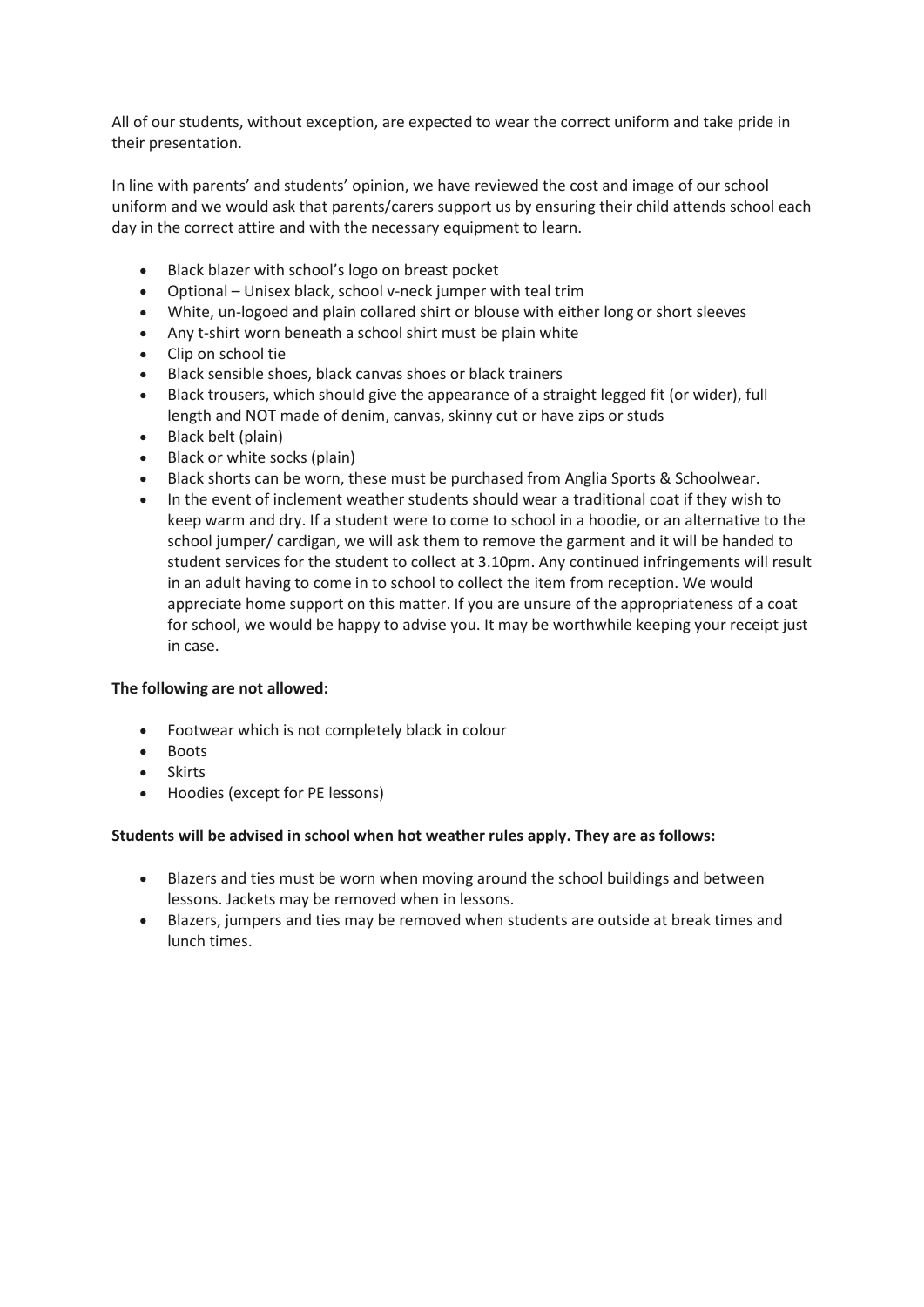## **PE Kit – Boys**

- Sports trainers (not 'fashion' trainers/pumps).
- Football boots (trainers are unsuitable for rugby/football/hockey)
- Black football socks
- Black football shorts
- Black polo shirt with yellow panelling with school logo
- Shin pads (legal requirement for hockey/football)

# **Optional:**

- Black hoody with school logo
- Black sports top for inclement weather (must be plain or have very small logo)
- Plain black sports leggings sports performance styles only, small logo allowed
- Plain black tracksuit bottoms
- Reversible black Rugby shirt with yellow panelling

# **PE Kit – Girls**

- Sports trainers (not 'fashion' trainers/pumps).
- Football boots (trainers are unsuitable for rugby/football/hockey)
- Black football socks
- Black sports shorts –no cycling shorts
- Black polo shirt with yellow panelling with school logo
- Shin pads (legal requirement for hockey/football)

# **Optional:**

- Black skorts with yellow panelling with school logo
- Black sports hoody it school logo
- Black sports top for inclement weather (must be plain or have very small logo)
- Plain black sports leggings sports performance styles only, small logo allowed.
- Plain black tracksuit bottoms